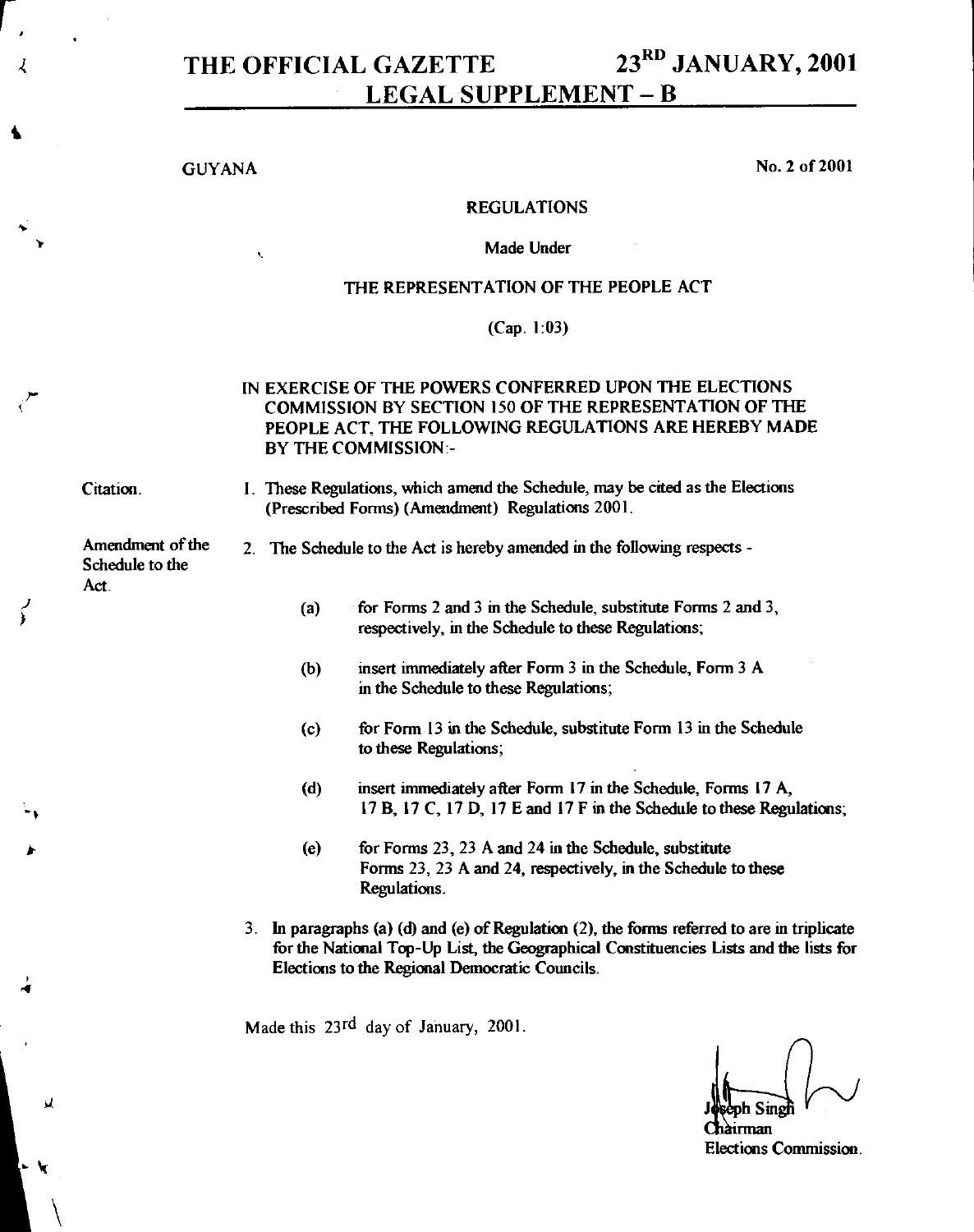a

 $\lambda$ 

# **SCHEDULE**

### **FORM 2**

\$ **11** (2)

### **THE REPRESENTATION OF THE PEOPLE ACT GENERAL ELECTION**

### **LIST OF CANDIDATES FOR NATIONAL TOP-UP**

**To the Chief Election Officer.** 

**We, whose signatures appear at Annex A, do hereby submit this, our list of candidates numbered serially and in such order as each party (NUMBER IN DIGITS)** 

**may determine, of the names of persons whose election to the National Assembly is sought.** 

**The title of our list is** 

**(NAME OF PARTY)** 

**The candidate named and numbered (NAME IN BLOCK LETTERS) (SERIAL NUMBER) hereunder is hereby designated as Presidential Candidate in accordance with Article 177 (1) of the Constitution. (See also Form 3 A)** 

**CANDIDATES FULL NAME (SURNAME FIRST) ADDRESS OCCUPATION GENDER** 

| (NAME IN BLOCK LETTERS) | (ADDRESS) |
|-------------------------|-----------|

**representative of the list and MrJMs. of** 

**(NAME IN BLOCK LETTERS)** 

**to be deputy representative.**  

**(ADDRESS)** 

**LIST OF SIGNATURES ANNEX A TO** 

# **FORM 2 (NATIONAL TOP-UP)**

| <b>NAME IN BLOCK LETTERS</b><br>(SURNAME FIRST) | <b>REGISTRATION</b><br><b>CARD</b><br><b>NUMBER</b> | <b>SIGNATURE</b> |
|-------------------------------------------------|-----------------------------------------------------|------------------|
|                                                 |                                                     |                  |
|                                                 |                                                     |                  |
|                                                 |                                                     |                  |

Received by me at ......................... hours this ............ day of ......................... 2001.

**Chief Election Officer** 

 $\mathbf{u}$ 

of -Ai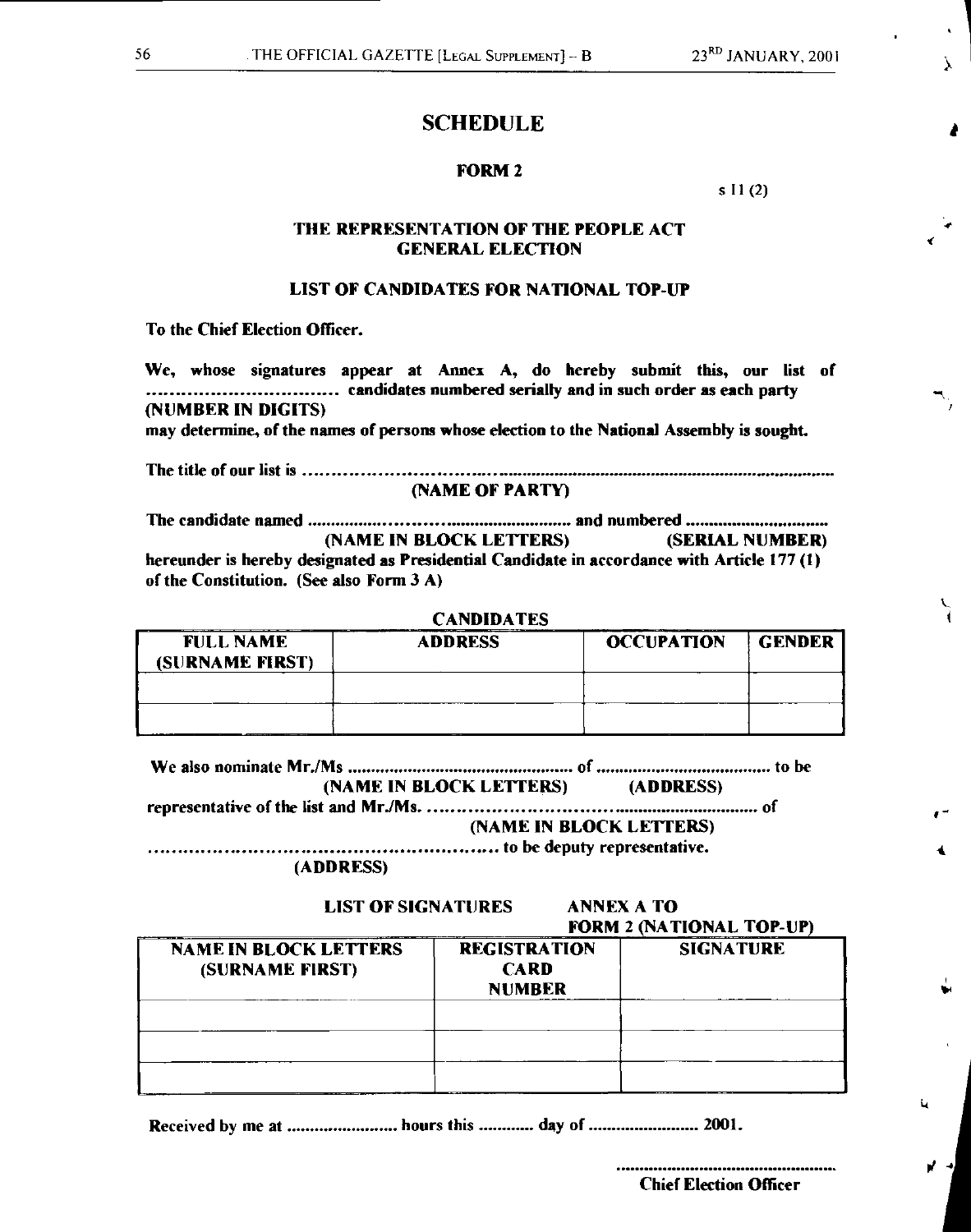# **FORM 2**

**s 11** (2)

# **THE REPRESENTATION OF THE PEOPLE ACT GENERAL ELECTION**

### **GEOGRAPHICAL CONSTITUENCY**

# **REGION NO.**

# **LIST OF CANDIDATES**

**To the Chief Election Officer.** 

Is

ц.

**We, whose signatures appear at Annex B, do hereby submit this, our list of** 

### **(NUMBER IN DIGITS)**

**Candidates numbered serially and in such order as each party may determine, of the names of persons whose election to the National Assembly is sought.** 

**The title of our list is** 

# **(NAME OF PARTY)**

# **CANDIDATES**

| <b>FULL NAME</b><br>(SURNAME FIRST) | <b>ADDRESS</b> | <b>OCCUPATION</b> | <b>GENDER</b> |
|-------------------------------------|----------------|-------------------|---------------|
|                                     |                |                   |               |
|                                     |                |                   |               |

| (NAME IN BLOCK LETTERS)                                                                                         |                         | <b>(ADDRESS)</b> |
|-----------------------------------------------------------------------------------------------------------------|-------------------------|------------------|
|                                                                                                                 |                         |                  |
| the contract of the contract of the contract of the contract of the contract of the contract of the contract of | (NAME IN BLOCK LETTERS) | (ADDRESS)        |

**deputy representative.** 

# **LIST OF SIGNATURES ANNEX B TO**

### **FORM 2**

# (**GEOGRAPHICAL CONSTITUENC**

| <b>NAME IN BLOCK LETTERS</b><br>(SURNAME FIRST) | <b>REGISTRATION</b><br><b>CARD</b><br><b>NUMBER</b> | <b>SIGNATURE</b> |
|-------------------------------------------------|-----------------------------------------------------|------------------|
|                                                 |                                                     |                  |
|                                                 |                                                     |                  |
|                                                 |                                                     |                  |

Received by me at *manual measure hours this manual* day of *manual measure 2001*.

**Chief Election Officer**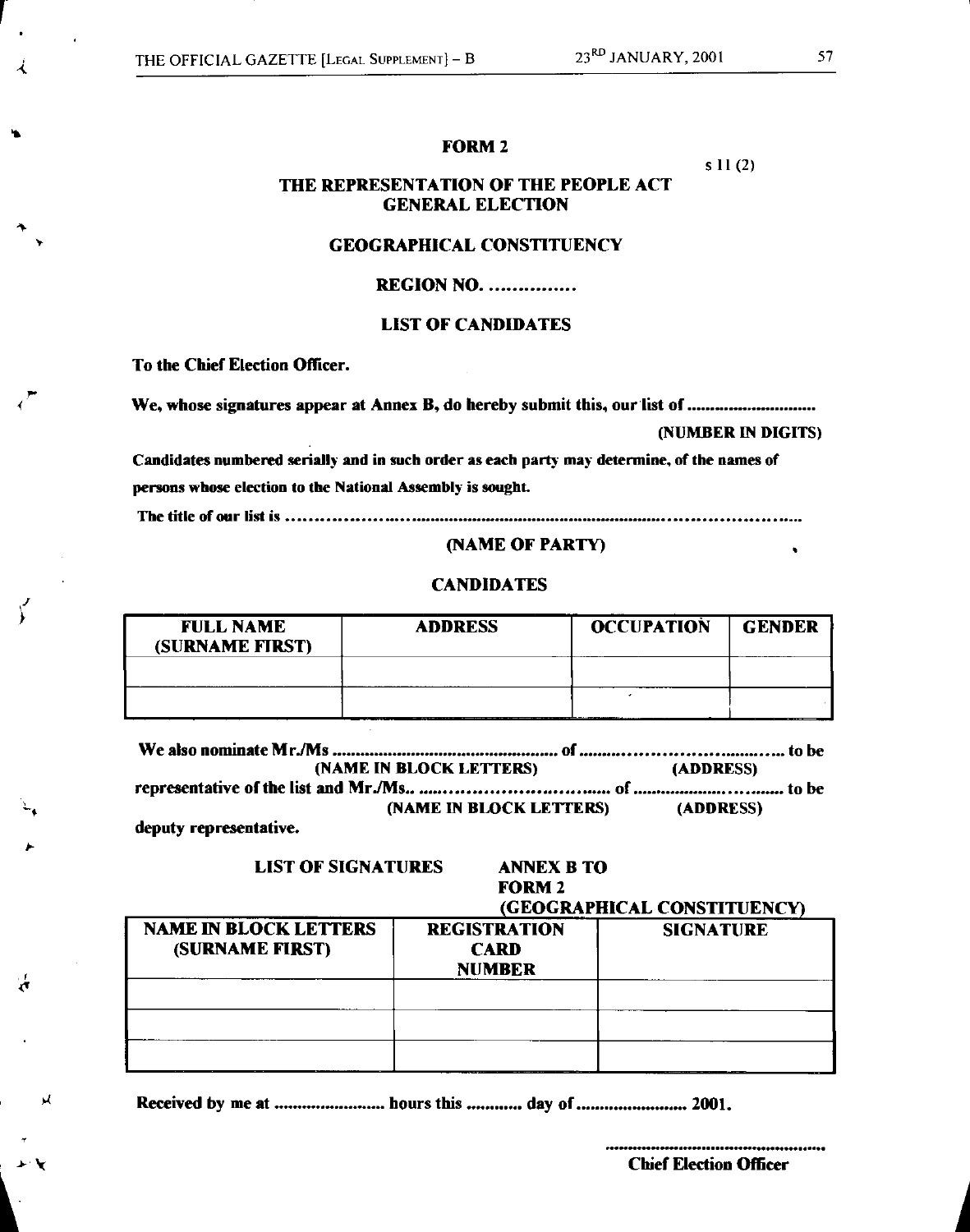t

4

 $\mathbf{N}$ 

 $\mathcal{F}(4)$ 

# **FORM 2**

s 11 (2)

# **THE REPRESENTATION OF THE PEOPLE ACT REGIONAL ELECTIONS**

# **FOR REGION NO** *<u>manual*</u>

# **1.IST OF CANDIDATES**

**1 the Chief Election Officer.** 

We. whose signatures appear at Annex C, do hereby submit this, our list of

(NUMBER IN DIGITS)

candidates numbered serially and in the alphabetical order of their surnames, whose

election to the Regional Democratic Council for Region No. ...... is sought.

The title of our list

(NAME OF PARTY)

# **CANDIDATES**

| <b>FULL NAME</b><br>(SURNAME FIRST) | <b>ADDRESS</b> | <b>OCCUPATION</b> |
|-------------------------------------|----------------|-------------------|
|                                     |                |                   |
| ___________                         |                |                   |

|                        | (NAME IN BLOCK LETTERS)        | (ADDRESS)               |
|------------------------|--------------------------------|-------------------------|
|                        |                                |                         |
|                        | <b>(NAME IN BLOCK LETTERS)</b> | <b><i>(ADDRESS)</i></b> |
| deputy representative. |                                |                         |

# **LIST OF SIGNATURES ANNEX C TO FORM 2**  (**REGIONAL ELECTIONS**

| <b>NAME IN BLOCK LETTERS</b><br>(SURNAME FIRST) | <b>REGISTRATION</b><br><b>CARD NUMBER</b> | <b>SICNATURE</b> |
|-------------------------------------------------|-------------------------------------------|------------------|
|                                                 |                                           |                  |
|                                                 |                                           |                  |
|                                                 |                                           |                  |

**1 <sup>A</sup>**

Received by me at ......................... hours this ............. day of ........................ 2001.

**Chief Election Officer**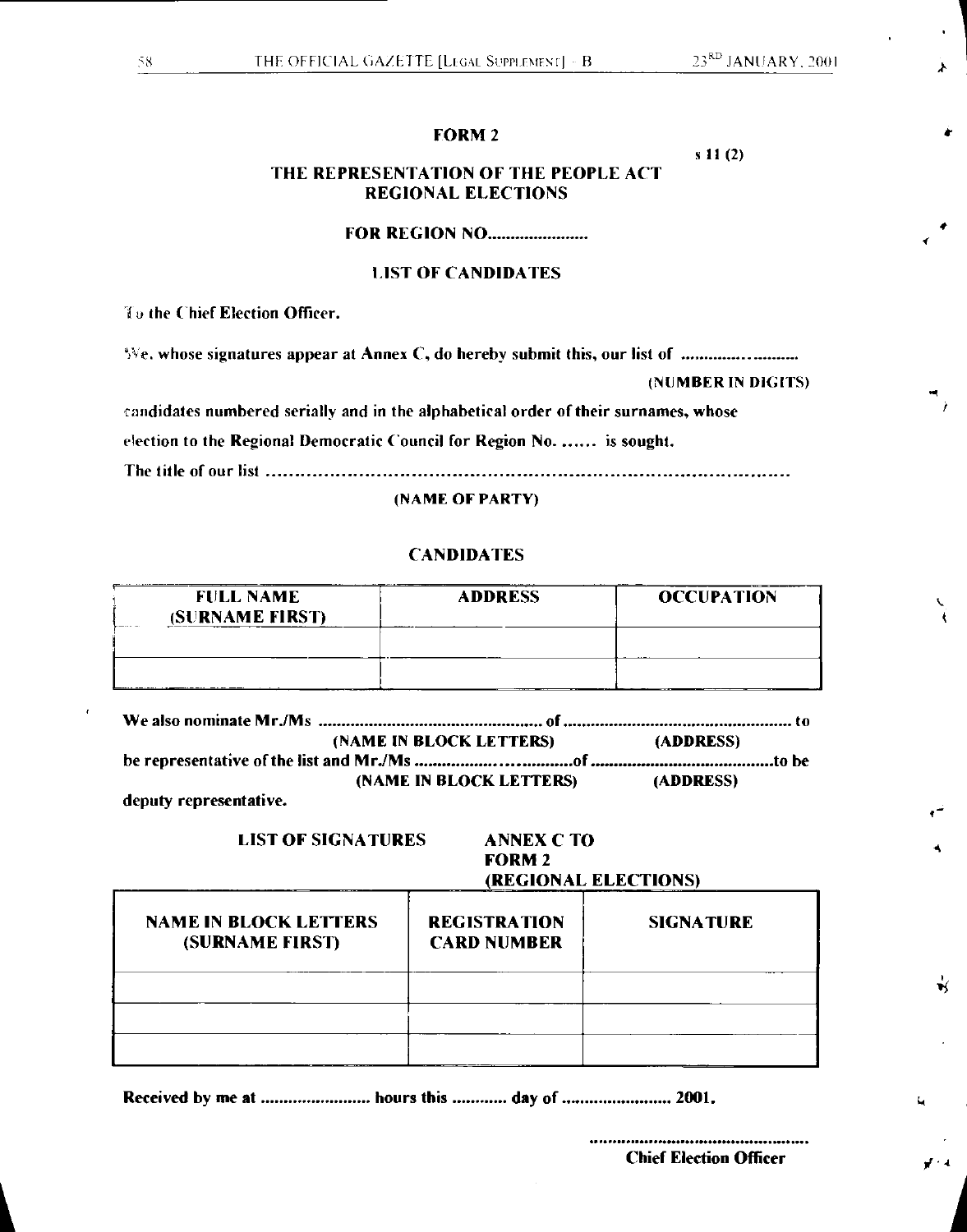**S 11** (4)

1)

 $\zeta$ 

### **FORM 3**

# **THE REPRESENTATION OF THE PEOPLE ACT GENERAL ELECTION**

# **FOR NATIONAL TOP-UP**

# **STATUTORY DECLARATION OF A CANDIDATE NAMED IN A CANDIDATES' LIST**

**Note: This form completed in respect of each candidate named in a list of candidates is to accompany the list of candidates submitted to the Chief Election Officer.** 

| (FULL NAME IN BLOCK LETTERS)                                           | (ADDRESS) |  |
|------------------------------------------------------------------------|-----------|--|
| having been nominated as a candidate in the list of candidates for the |           |  |
|                                                                        |           |  |
| (NAME OF PARTY)                                                        |           |  |

**party for election as members of the National Assembly at the General Election to**  be held on the ................... day of ............................. 2001.

**Do solemnly and sincerely declare** 

- **1. that I consent to the inclusion of my name in the said list of candidates;**
- **2. that I am aware of the provisions of articles 53 and 155 of the Constitution with respect to the qualifications and disqualification for election as a Member of the National Assembly;**
- **3. that I may, consistent with such provisions, be elected as a Member of the National Assembly at the election for which I have been nominated as aforesaid.**

**I make this declaration conscientiously believing the same to be true and according to the Statutory Declarations Act.** 

| (Declarant)             |
|-------------------------|
|                         |
| (NAME IN BLOCK LETTERS) |
| (ADDRESS)               |
|                         |
|                         |

**Signed Justice of the Peace/ Commissioner of Oaths**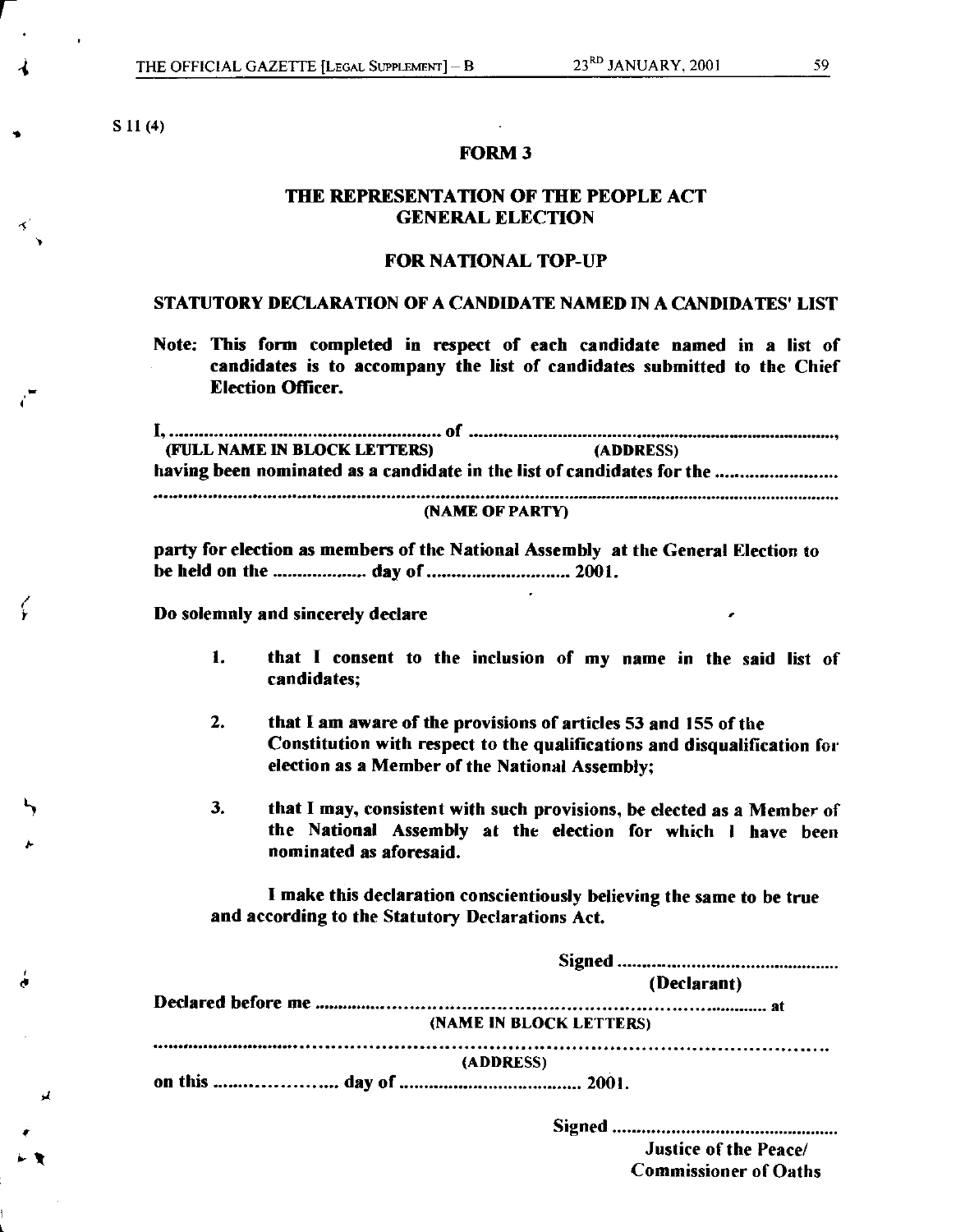# **S 11 (4) FORM 3**

# **THE REPRESENTATION OF THE PEOPLE ACT GENERAL ELECTION**

### **GEOGRAPHICAL CONSTITUENCY**

# **REGION NO.**

# **STATUTORY DECLARATION OF A CANDIDATE NAMED IN A**

# **CANDIDATES' LIST**

**Note: This form completed in respect of each candidate named in a list of candidates is to accompany the list of candidates submitted to the Chief Election Officer.** 

| (FULL NAME IN BLOCK LETTERS)                                                              | (ADDRESS) |  |
|-------------------------------------------------------------------------------------------|-----------|--|
| having been nominated as a candidate in the list of candidates for the                    |           |  |
|                                                                                           |           |  |
| (NAME OF PARTY)                                                                           |           |  |
| party for election as Members of the National Assembly at the General Election to be held |           |  |
|                                                                                           |           |  |

**Do solemnly and sincerely declare** 

- **1. that I consent to the inclusion of my name in the said list of candidates;**
- **2. that I am aware of the provisions of articles 53 and 155 of the Constitution with respect to the qualifications and disqualification for election as a Member of the National Assembly;**
- **3. that I may, consistent with such provisions, be elected as a Member of the National Assembly at the election for which I have been nominated as aforesaid.**

**I make this declaration conscientiously believing the same to be true and according to the Statutory Declarations Act.** 

> **Signed (Declarant)**

 $\epsilon_{\parallel}$ 

۰

े

**f** 

**Declared before me at (FULL NAME IN BLOCK LETTERS)** 

**this model of the offermances of the Contract Contract Contract Contract Contract Contract Contract Contract Co (ADDRESS)** 

**Signed** 

**Justice of the Peace/ Commissioner of Oaths**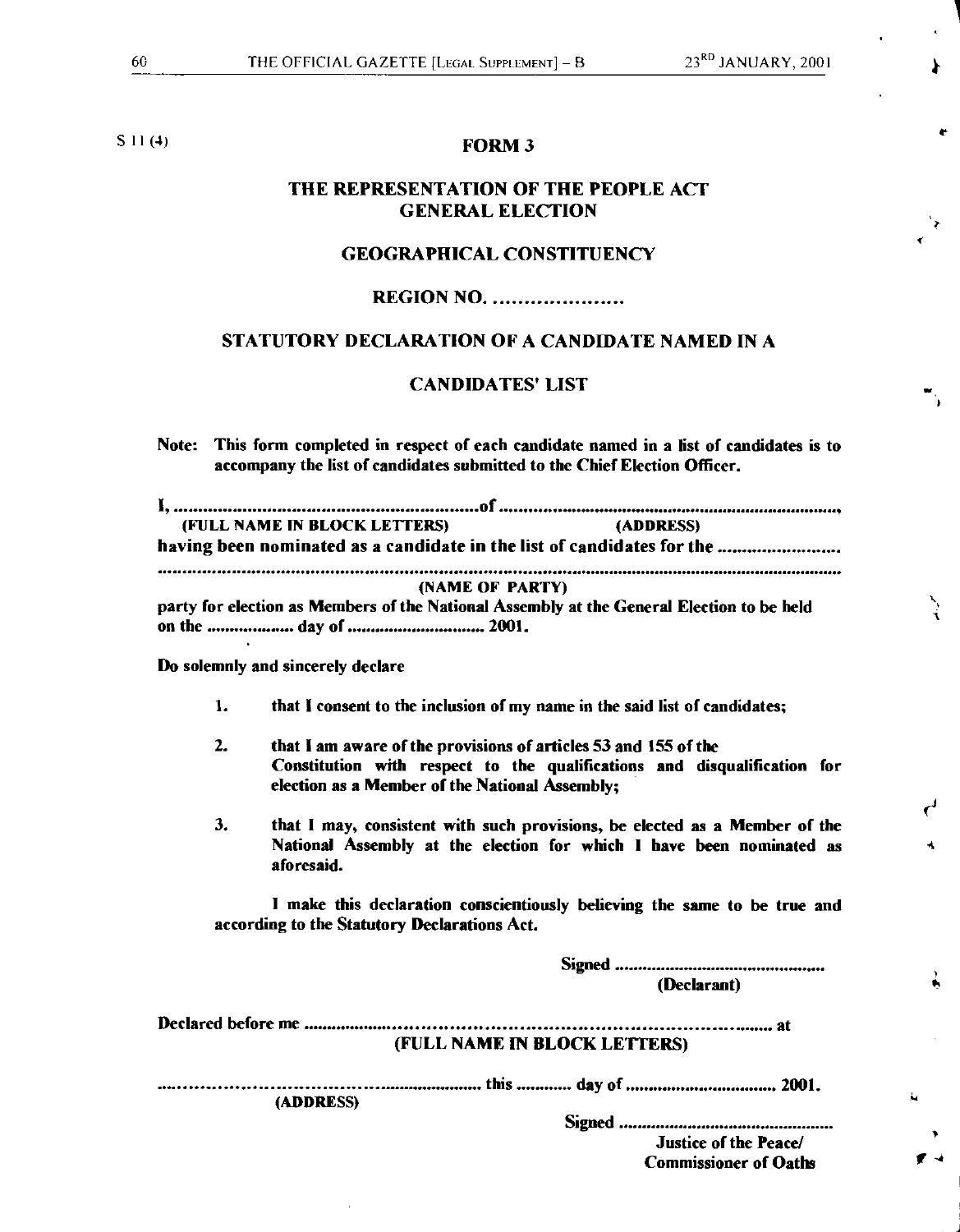$\bullet$ 

A.

ŕ

ó

# S 11 (4) **FORM 3**

# **THE REPRESENTATION OF THE PEOPLE ACT REGIONAL ELECTIONS**

# **STATUTORY DECLARATION OF A CANDIDATE NAMED IN A CANDIDATES' LIST**

**Note: This form completed in respect of each candidate named in a list of candidates is to accompany the list of candidates submitted to the Chief Election Officer.** 

| (FULL NAME BLOCK LETTERS)                                                      | (ADDRESS) |
|--------------------------------------------------------------------------------|-----------|
| having been nominated as a candidate in the list of candidates for the         |           |
| (NAME OF PARTY)                                                                |           |
| party for election as Members of the Regional Democratic Council for Region No |           |
| at the Regional Elections to be held on the  day of  2001.                     |           |
| Do solemnly and sincerely declare                                              |           |

- **1. that I consent to the inclusion of my name in the said list of candidates;**
- **2. that I am aware of the provisions of articles 53 and 155 of the Constitution with respect to the qualifications and disqualification for election as a Member of a Regional Democratic Council;**
- **3. that I may, consistent with snob previsions, be elected as a Member of the Regional Democratic Council for Region No...... at the election for which I have been nominated as aforesaid.**

**I make this declaration conscientiously believing the same to be true and according to the Statutory Declarations Act.** 

|           | (Declarant)             |
|-----------|-------------------------|
|           |                         |
|           | (NAME IN BLOCK LETTERS) |
|           |                         |
| (ADDRESS) |                         |

**Signed** 

**Justice of the Peace/ Commissioner of Oaths**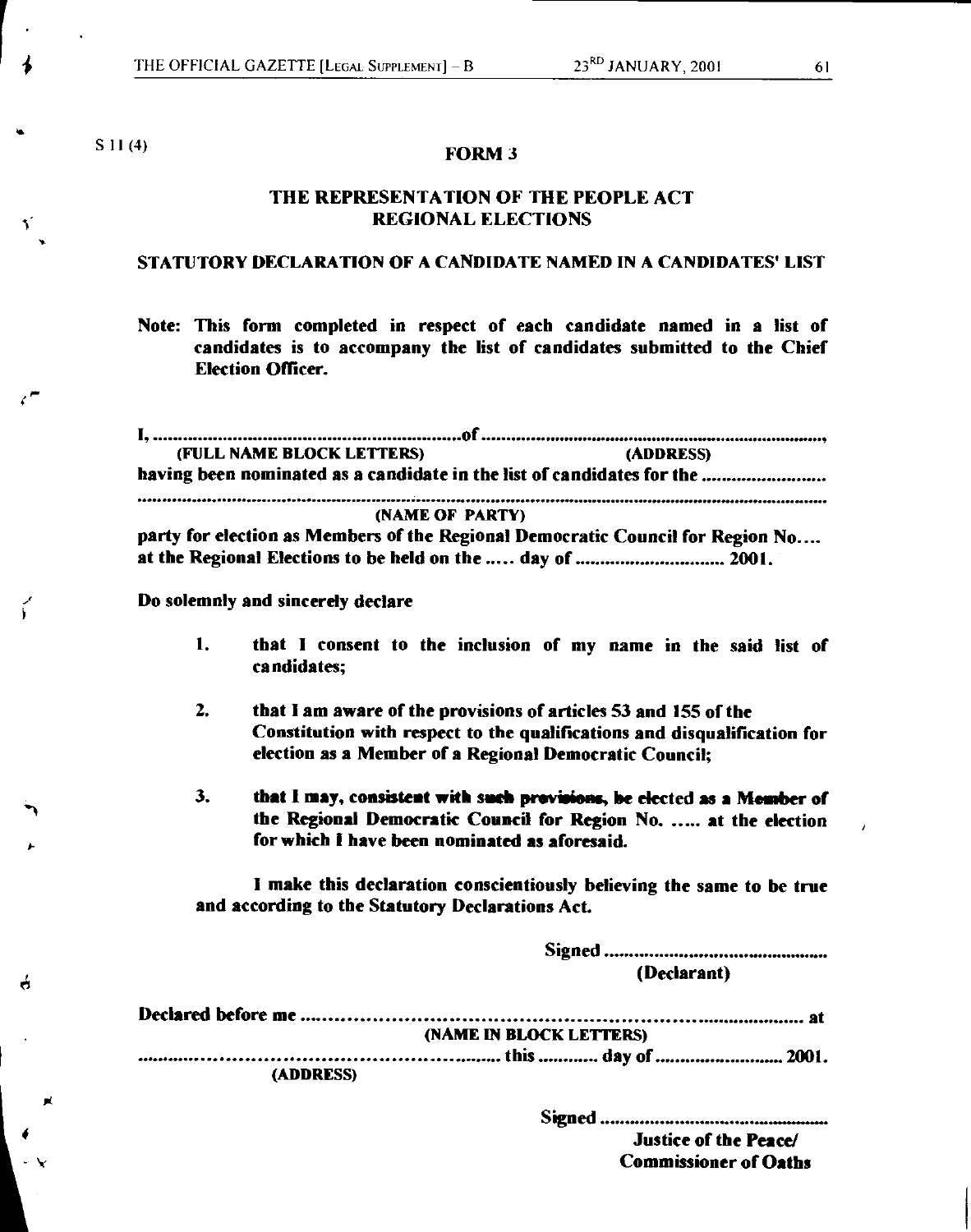Ł

 $\mathbf{H}$ 

# **FORM 3 A THE REPRESENTATION OF THE PEOPLE ACT GENERAL ELECTION STATUTORY DECLARATION OF PRESIDENT NAMED IN THE NATIONAL TOP-UP LIST Note: This form is to accompany the List of Candidates for the National Top-up List submitted to the Chief Election Officer. (FULL NAME) of (ADDRESS) having been nominated as the Presidential Candidate in the list for the (NAME OF PARTY)**  for election at the General Election to be held on the .......... day of ...................... , 2001 **do solemnly and sincerely declare: i. that I am a citizen of the Co-operative Republic of Guyana;**

- **ii. that I am a citizen of Guyana by birth or parentage;**
- **iii. that I am a resident of Guyana on the date of nomination for election;**
- **iv. that I am continuously residing in Guyana for a period of seven years immediately before election day;**
- **v. that I am qualified to be elected as a member of the National Assembly.**

**I make this declaration conscientiously believing the same to be true and according to the Statutory Declaration Act.** 

|                                | <b>Presidential Candidate</b> |
|--------------------------------|-------------------------------|
| <b>(NAME IN BLOCK LETTERS)</b> | (ADDRESS)                     |
|                                |                               |

**Justice of Peace/ Commissioner of Oaths**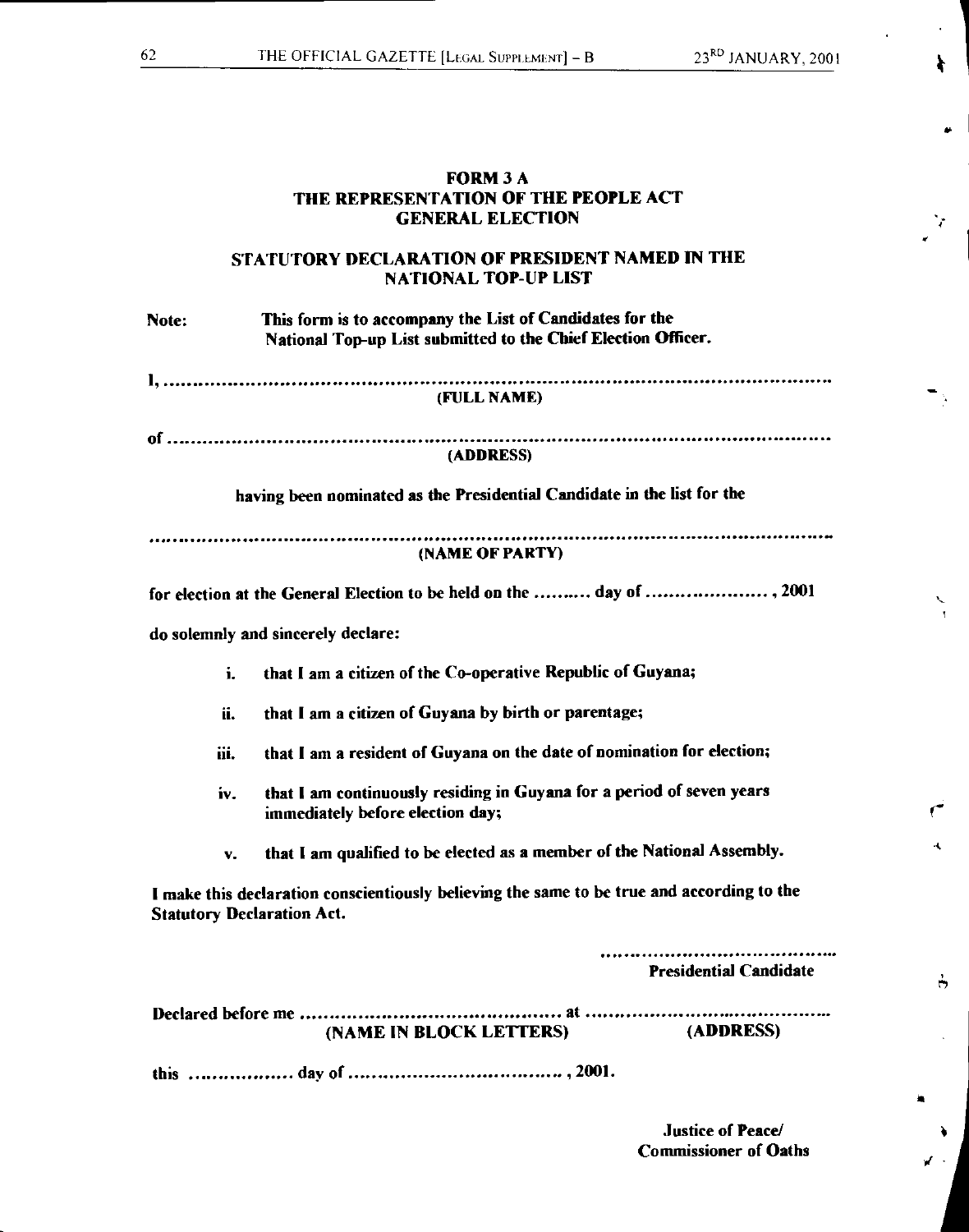$\blacktriangle$ 

۸

4

E

*b(* 

# **FORM 13** s. 40 (3)

# **THE REPRESENTATION OF THE PEOPLE ACT GENERAL AND REGIONAL ELECTIONS**

# **POLL BOOK**

| (BLOCK LETTERS) |
|-----------------|

**Signature of Presiding Officer :**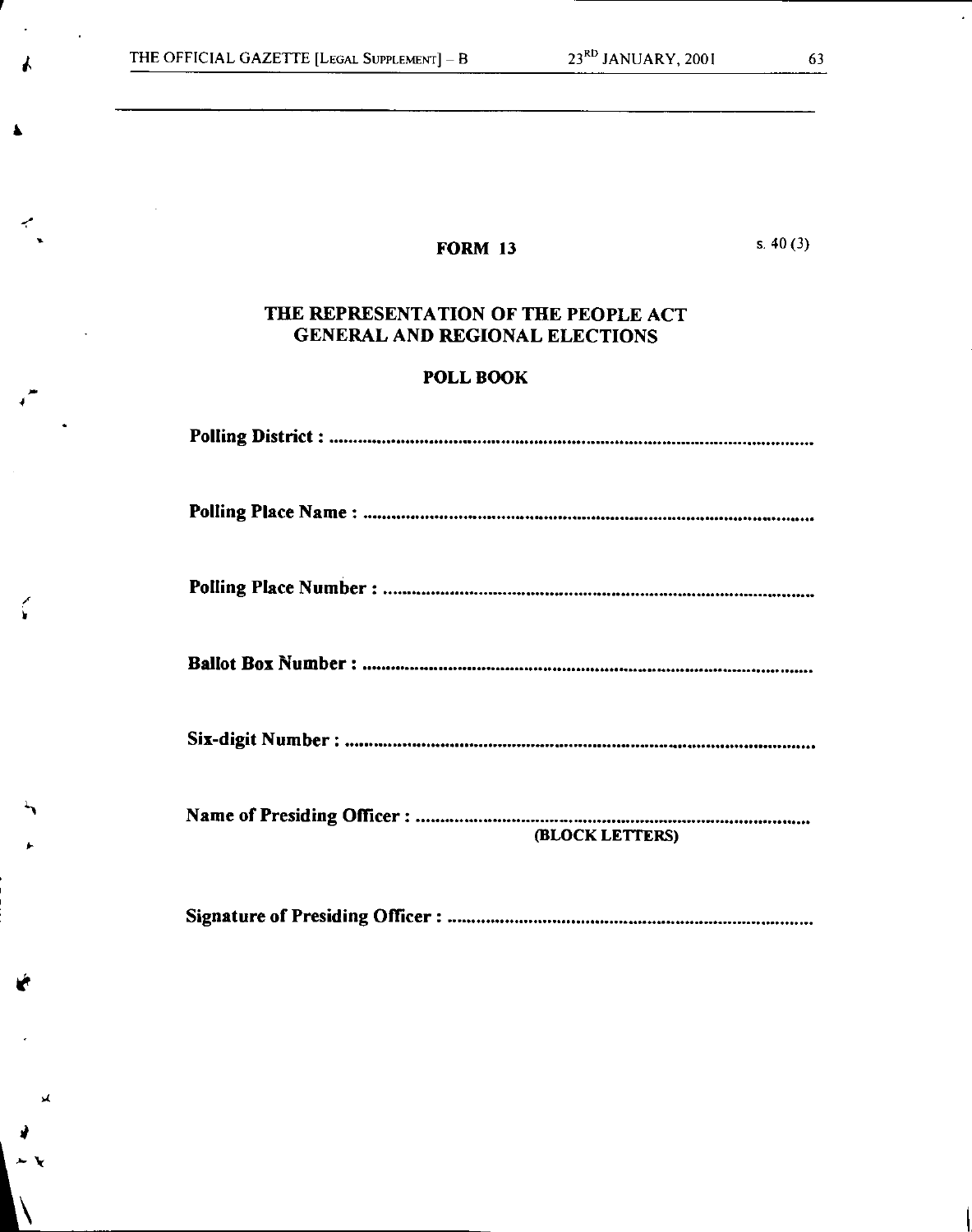$\lambda$ 

4

 $\overline{\mathbf{A}}$ 

 $\ddot{}$ 

# **FORM 13** S (68)

# **PAGE 1**

# **OPENING OF POLL (SECTION 68)**

**Entries on this page to be made by all election officials and such other persons who are present at the opening of the poll as required under Section 68.** 

**Record time poll opens :** 

| No. | Person Present<br>(Name in Block Letters) | <b>Status</b> | <b>Signature</b> |
|-----|-------------------------------------------|---------------|------------------|
|     |                                           |               |                  |
|     |                                           |               |                  |
|     |                                           |               |                  |
|     |                                           |               |                  |
|     |                                           |               |                  |
|     |                                           |               |                  |
|     |                                           |               |                  |
|     |                                           |               |                  |
|     |                                           |               |                  |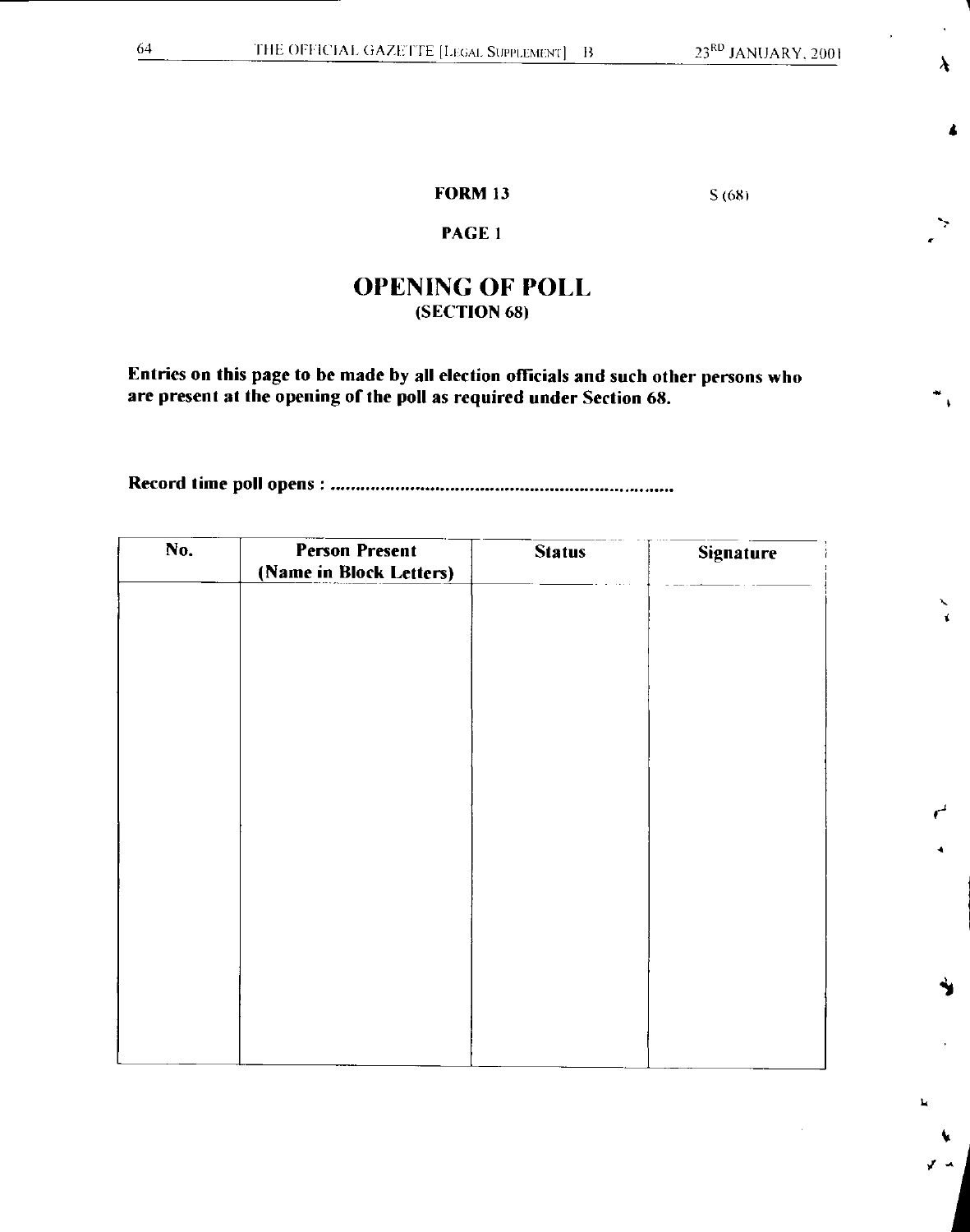gt

ti

 $\mathbf{r}$ 

Μ.

# **FORM 13**

# **Page 2**

# **VERIFICATION OF ELECTOR'S IDENTITY**

**(Section 69 (3) and 76 (b))** 

Entries on tills page to be made when a voter is required under section 69 (3) to take the **oath of identity because his/her name or other particulars in the official list do not correspond with those in his/her identity paper.** 

| <b>Name of Elector</b> | No. on official list | No. of identity<br>paper | Oath of identity<br>(Form 19)<br>sworn or refused |
|------------------------|----------------------|--------------------------|---------------------------------------------------|
|                        |                      |                          |                                                   |
|                        |                      |                          |                                                   |
|                        |                      |                          |                                                   |
|                        |                      |                          |                                                   |
|                        |                      | $\sim$                   |                                                   |
|                        |                      |                          |                                                   |
|                        |                      |                          |                                                   |
|                        |                      |                          |                                                   |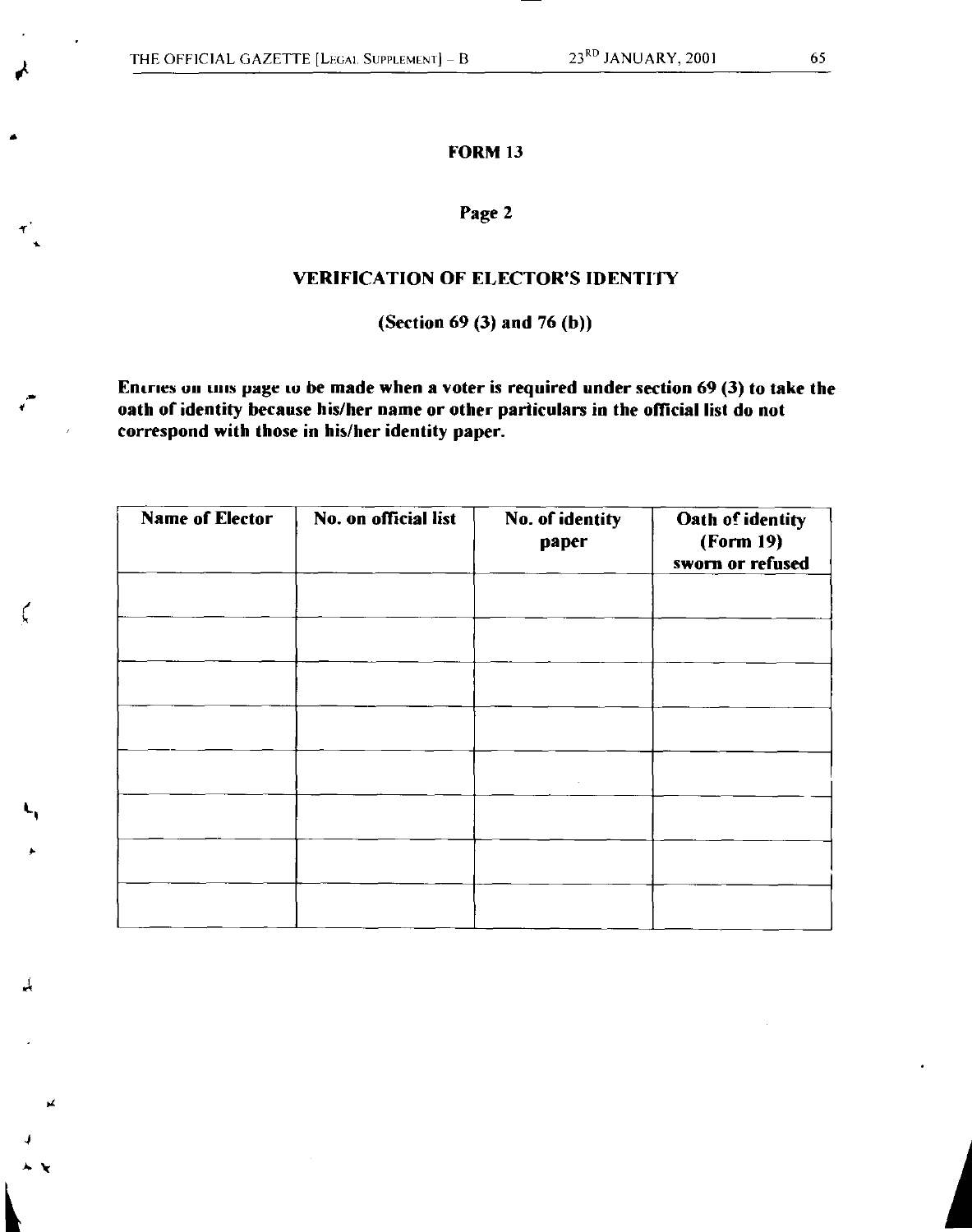$\mathbb{Z}^{\times}$ 

# Page 3

# BLIND OR INCAPACITATED ELECTORS

(Sections 73 (3) and 76 (b))

Entries on this page only to be made to show:

- (I) the name, etc. of any blind or incapacitated elector whose ballot paper is marked by a friend or by the Presiding Officer;
- (2) the reason therefor (i.e. the nature of his/her incapacity);

ď.

(3) the oath taken by such elector and his/her friend, and the friend's particulars.

| Name Of Elector | No. On<br><b>Official List</b> | Whether<br>Marked By<br>Friend Or P.O | <b>Reason For Marking</b> | Oath Form 21<br>Sworn Or Refused | Oath Of Friend Form 22<br>Sworn Or Refused. Friend's<br>Name And Serial No. |
|-----------------|--------------------------------|---------------------------------------|---------------------------|----------------------------------|-----------------------------------------------------------------------------|
|                 |                                |                                       |                           |                                  |                                                                             |
|                 |                                |                                       |                           |                                  |                                                                             |
|                 |                                |                                       |                           |                                  |                                                                             |
|                 |                                |                                       |                           |                                  |                                                                             |
|                 |                                |                                       |                           |                                  |                                                                             |
|                 |                                |                                       |                           |                                  |                                                                             |
|                 |                                |                                       |                           |                                  |                                                                             |
|                 |                                |                                       |                           |                                  |                                                                             |
|                 |                                |                                       |                           |                                  |                                                                             |
|                 |                                |                                       |                           |                                  |                                                                             |
|                 |                                |                                       |                           |                                  |                                                                             |

-e

z

Ū.

THE OFFICIAL GAZET

 $66$ 

 $\overline{A}$ 

 $\blacksquare$ 

L.R.O 1/1973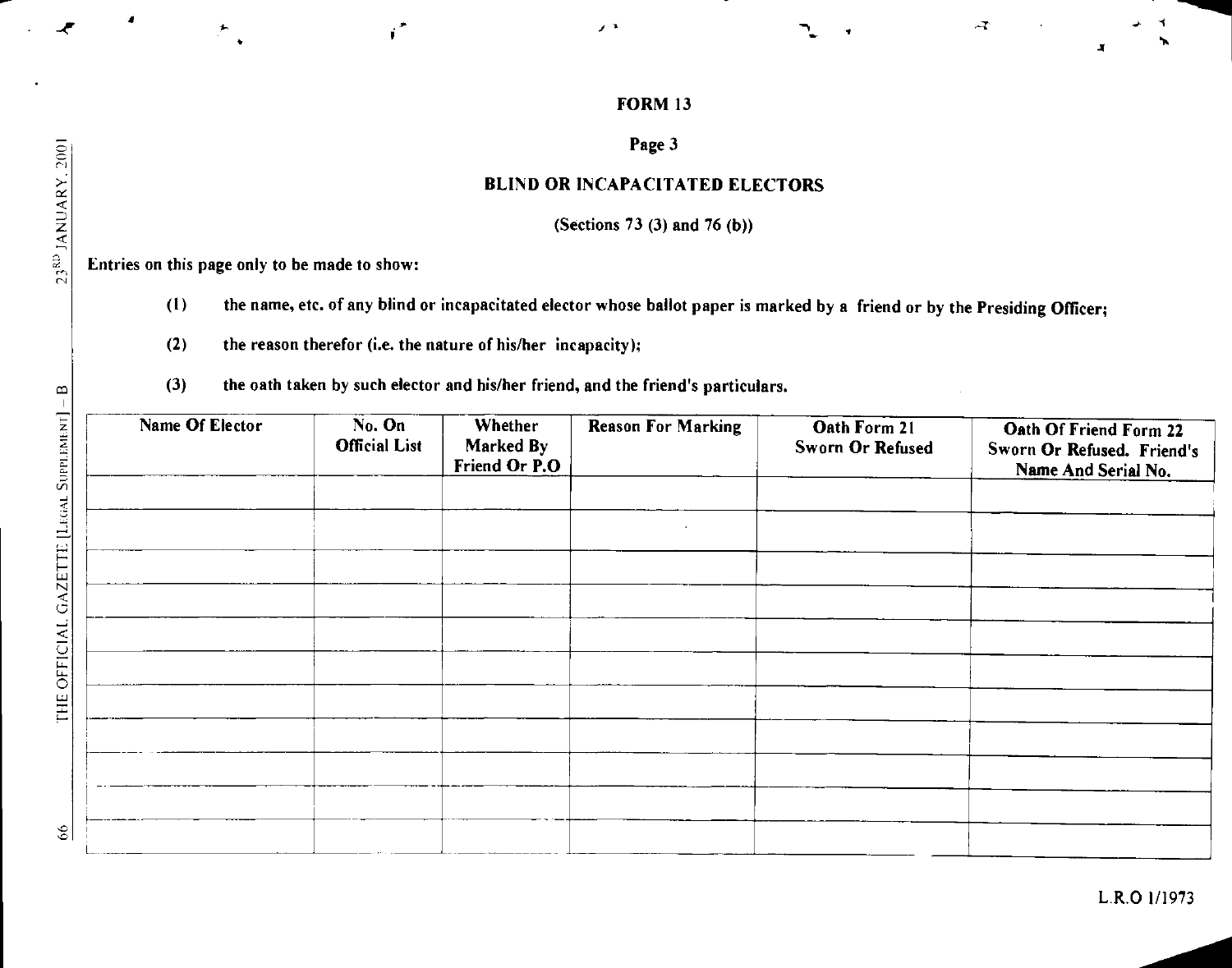# **TENDERED BALLOTS**

# **(Sections 74 (3)and 76 (b))**

| لم                   |         |        |                         |                              |                                                                                                                                         | THE OFFICIAL GAZETTE [LEGAL SUPPLEMENT] $- B$     |  |  |  | 23 <sup>RD</sup> JANUARY, 2001 |  |  | 67 |
|----------------------|---------|--------|-------------------------|------------------------------|-----------------------------------------------------------------------------------------------------------------------------------------|---------------------------------------------------|--|--|--|--------------------------------|--|--|----|
| $\blacktriangledown$ |         |        |                         |                              |                                                                                                                                         | (form 19) sworn or<br>Oath of identity<br>refused |  |  |  |                                |  |  |    |
|                      |         |        |                         |                              |                                                                                                                                         | Reason for issuing of<br>tendered paper           |  |  |  |                                |  |  |    |
|                      | FORM 13 | Page 4 | <b>TENDERED BALLOTS</b> | (Sections 74 (3) and 76 (b)) |                                                                                                                                         | paper marked<br>If tendered                       |  |  |  |                                |  |  |    |
|                      |         |        |                         |                              |                                                                                                                                         | identity<br>No. of<br><b>paper</b><br>۰           |  |  |  |                                |  |  |    |
| 5<br>ł               |         |        |                         |                              |                                                                                                                                         | official list<br>No. on                           |  |  |  |                                |  |  |    |
| ×                    |         |        |                         |                              | Entries on this page made to show the name etc. of any elector who is given a tendered ballot paper and the oath taken by such elector. | Name of elector                                   |  |  |  |                                |  |  |    |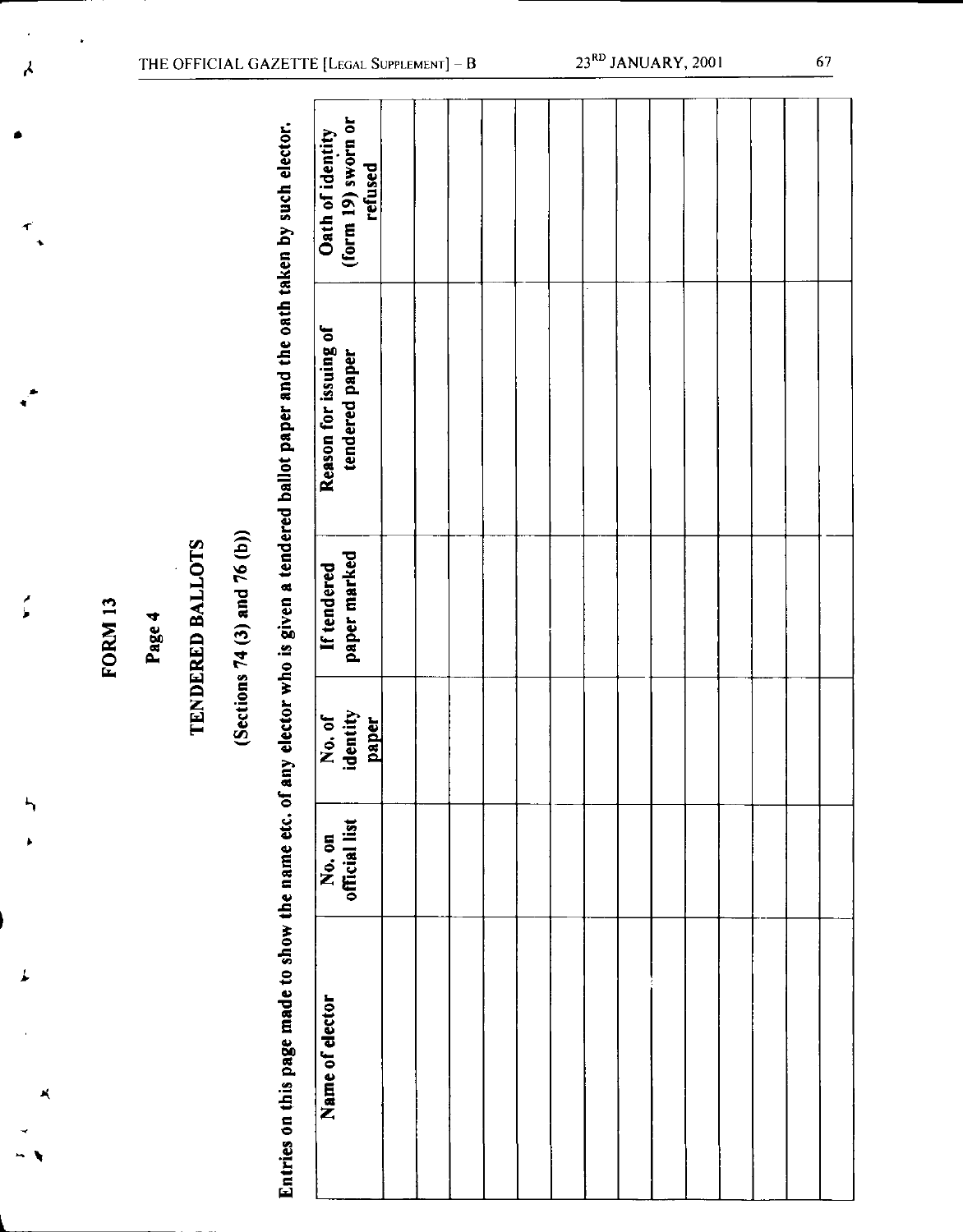# FORM 13

# Page 5

# BALLOT PAPERS REFUSED

# (Sections 71 (1) and 72 (5))

Entries on this page only to be made to show the name etc of an elector to whom a ballot paper of any kind (ballot or tendered ballot) was refused by the Presiding Officer under section 71 (1) or 72 (5).

| Name of<br>elector | No. On official<br>list | Identity paper<br>no.<br>(if any) | Regulation<br>under which<br>$\rm{refused}$ | Reason for<br>refusal |
|--------------------|-------------------------|-----------------------------------|---------------------------------------------|-----------------------|
|                    |                         |                                   |                                             |                       |
|                    |                         |                                   |                                             |                       |
|                    |                         |                                   |                                             |                       |
|                    |                         |                                   |                                             |                       |
|                    |                         |                                   |                                             |                       |
|                    |                         |                                   |                                             |                       |
|                    |                         |                                   |                                             |                       |
|                    |                         |                                   |                                             |                       |
|                    |                         |                                   |                                             |                       |
|                    |                         |                                   |                                             |                       |
|                    |                         |                                   |                                             |                       |
|                    |                         |                                   |                                             |                       |
|                    |                         |                                   |                                             |                       |

E **R** 0 1/1973

**4** 

ı

**K**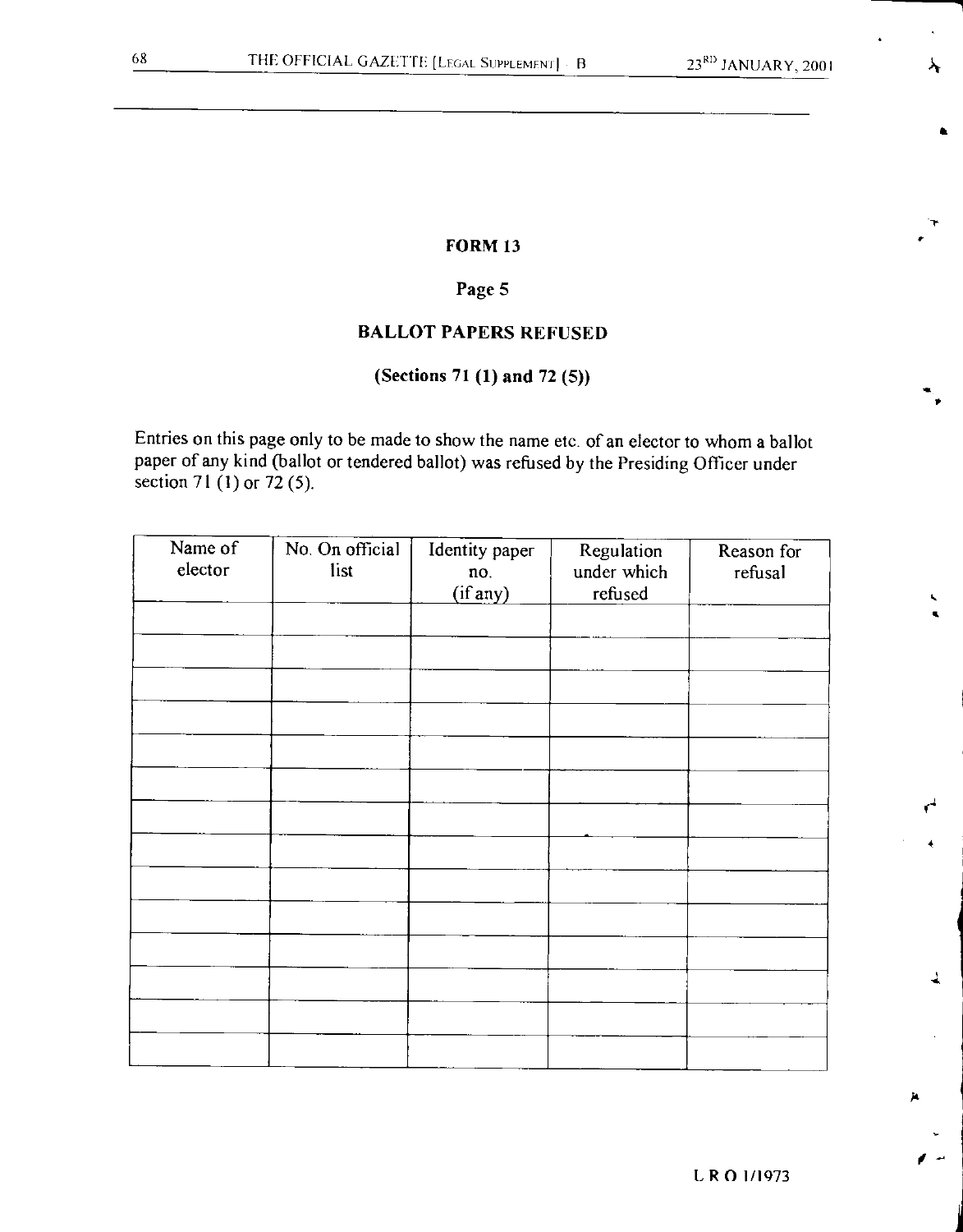r

Li

 $\zeta$ 

1.

# FORM 13

# Page 6

# CERTIFICATES OF EMPLOYMENT

# (Section 69 (4))

# Entries on this page only to be made of persons submitting Certificates of Employment.

| Name of elector | Reference to certificate of employment or other<br>particulars |
|-----------------|----------------------------------------------------------------|
|                 |                                                                |
|                 |                                                                |
|                 |                                                                |
|                 |                                                                |
|                 |                                                                |
|                 |                                                                |
|                 |                                                                |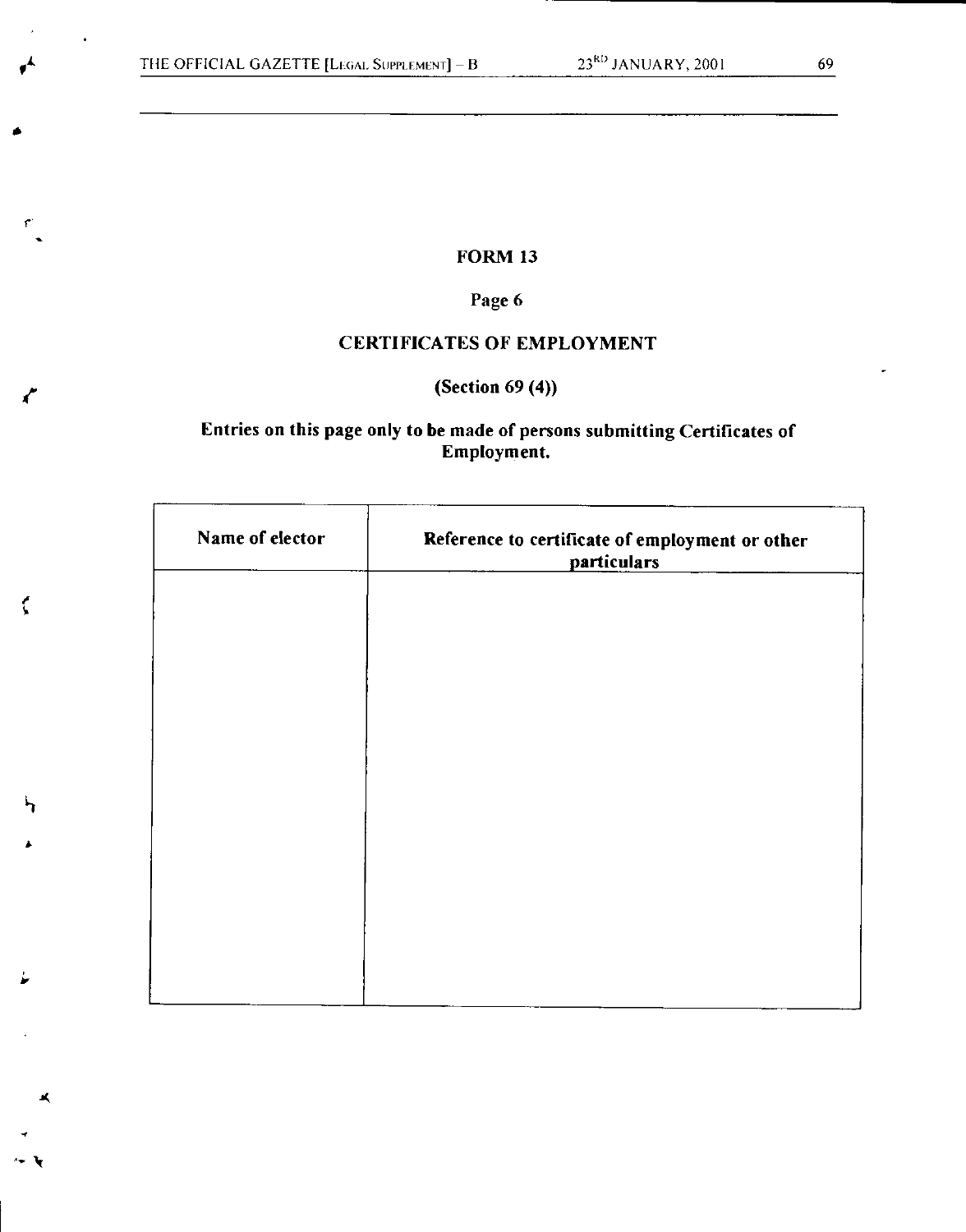t-

←

 $\tilde{\mathbf{r}}$ 

¥™

**-V** 

 $\star$   $\star$ 

í,

| 2. Total number of valid votes for all Parties Lists of Candidates: |
|---------------------------------------------------------------------|
|                                                                     |
|                                                                     |
|                                                                     |
| 6. Rejected ballot papers:                                          |
|                                                                     |
| Marked for more than one Party list of candidates<br>C)             |
| d) Marked so that the elector can be identified                     |
|                                                                     |
| 7. Total number of votes cast at the polling station                |

(add 2 and 6)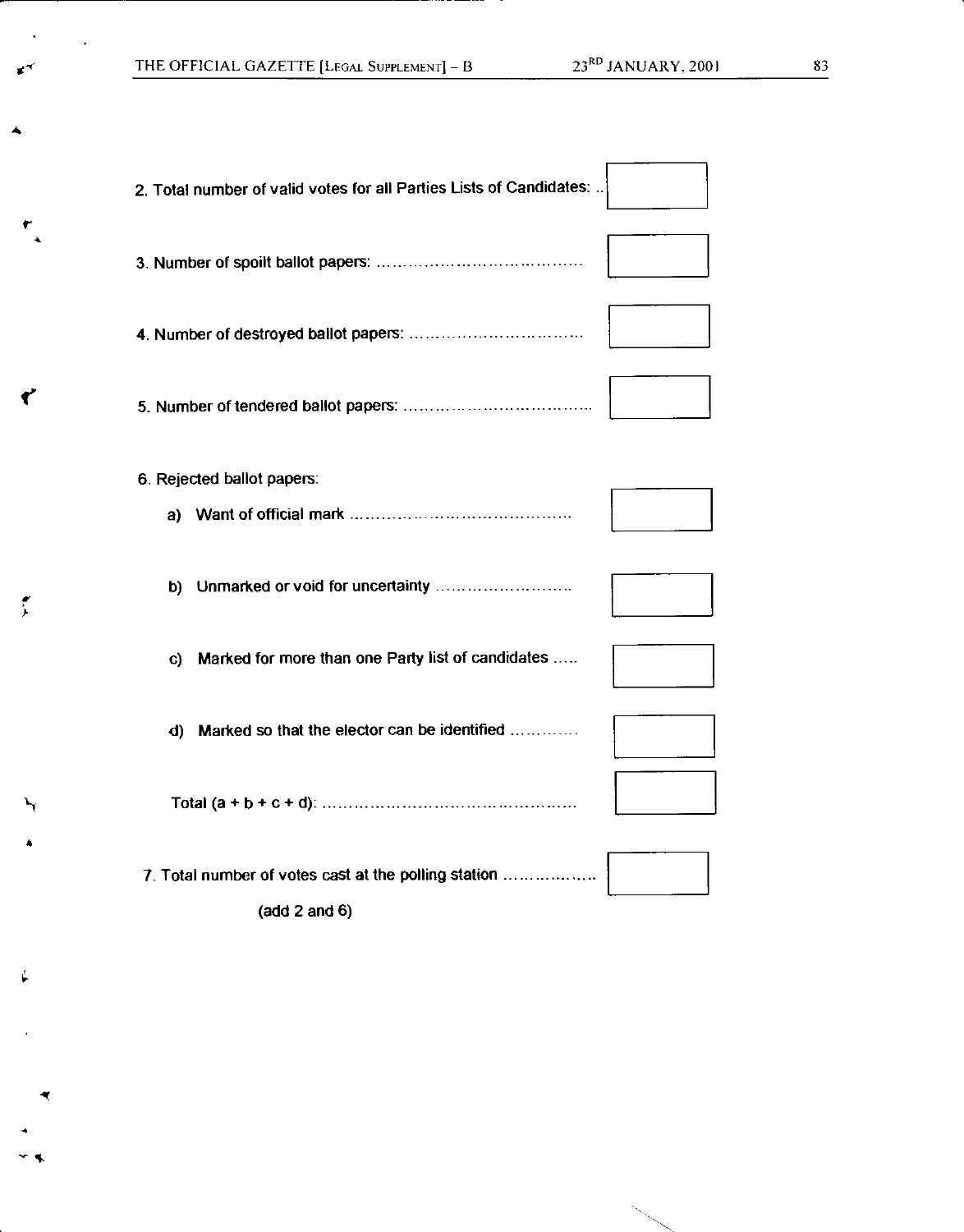$\ddot{\mathbf{r}}$ 

re

•

I hereby certify that this statement is correct.

Dated this day of 2001.

### **NAME IN BLOCK LETTERS SIGNATURE OF OF PRESIDING OFFICER PRESIDING OFFICER**

The count for Polling Station No. ....................... has been witnessed and certified by

the following Polling Agent (s) (PA) and Counting Agent (s) (CA):

| <b>NAME IN</b><br><b>BLOCK LETTERS</b><br>(Surname first) | <b>SIGNATURE</b> | <b>INITIAL</b><br><b>LETTERS</b><br>OF PARTY | <b>PA/CA</b> |
|-----------------------------------------------------------|------------------|----------------------------------------------|--------------|
|                                                           |                  |                                              |              |
|                                                           |                  |                                              |              |
|                                                           | ٠                |                                              |              |
|                                                           |                  |                                              |              |
|                                                           |                  |                                              |              |
|                                                           |                  |                                              |              |
|                                                           |                  |                                              |              |
|                                                           |                  |                                              |              |

**(THE PRESIDING OFFICER SHALL AFFIX A COPY OF THIS STATEMENT OF POLL AFTER THE CONCLUSION OF THE COUNT, AT A CONSPICUOUS PLACE OUTSIDE THE POLLING STATION AND AT A SUITABLE HEIGHT, IN THE PRESENCE OF ALL WITNESSES, AS EVIDENCE OF THE RESULTS OF THE ELECTION FOR THAT POLLING STATION.)** 

**ALL SIGNATURES ON THIS PAGE MUST BE ORIGINAL SIGNATURES.**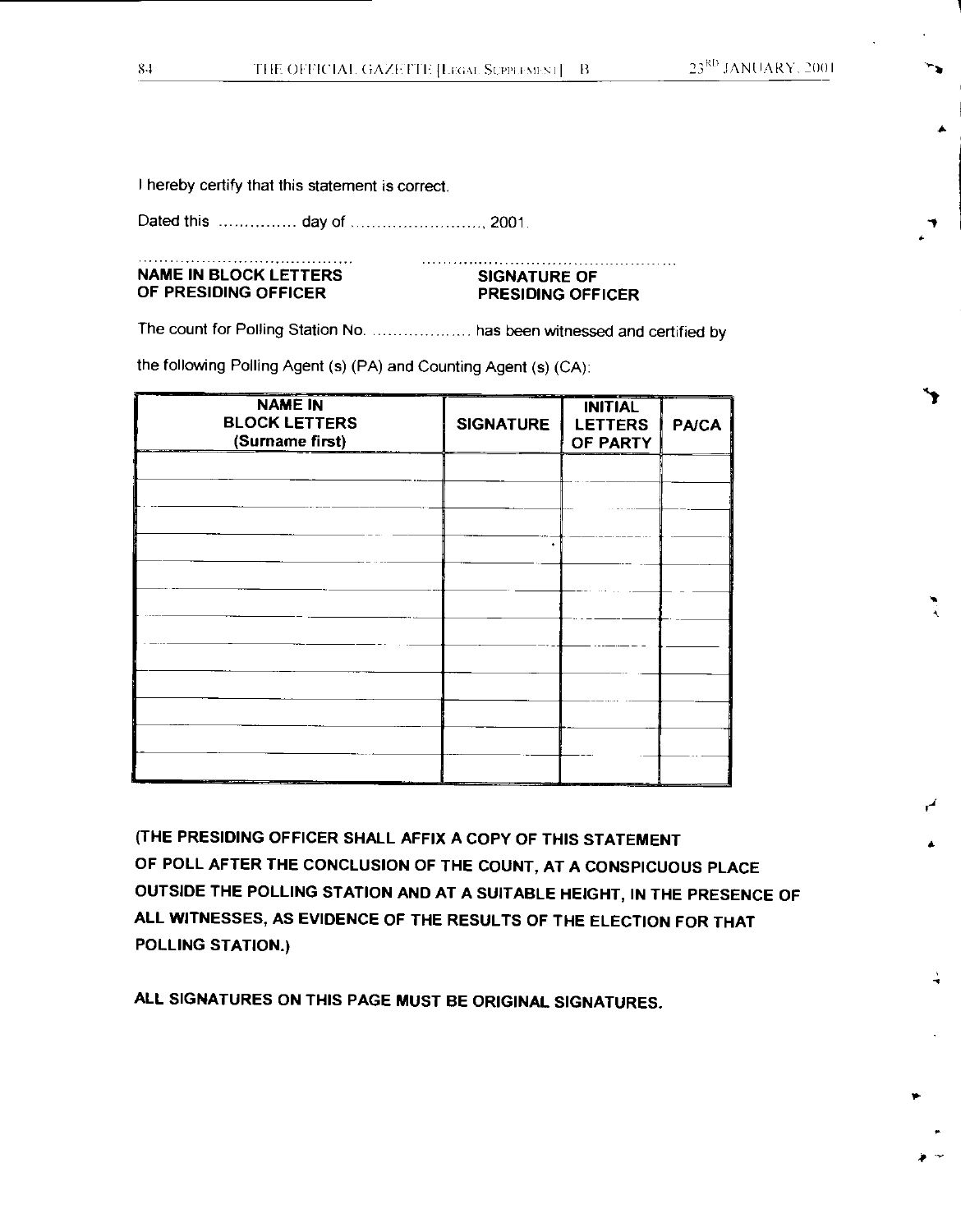r

 $\overline{\mathbf{f}}$ 

 $\tilde{\mathcal{C}}$ 

# **FORM 23 A THE REPRESENTATION OF THE PEOPLES ACT REGIONAL ELECTIONS STATEMENT OF POLL**

|                                                                                                                 | No: $\qquad \qquad$ |  |
|-----------------------------------------------------------------------------------------------------------------|---------------------|--|
|                                                                                                                 |                     |  |
|                                                                                                                 |                     |  |
| Name of Presiding Officer: (BLOCK LETTERS)                                                                      |                     |  |
| Ballot Box Number: 2008 2009 2010 2020 2020 2020 2021 2022 2021 2022 2021 2022 2021 2022 2022 2021 2021 2022 20 |                     |  |
| Number of Registration Cards found in Ballot Box:                                                               |                     |  |

| <b>NAME OF PARTY</b> | <b>Number of valid</b><br>votes cast for each<br>Party |
|----------------------|--------------------------------------------------------|
|                      |                                                        |
|                      |                                                        |
|                      |                                                        |
|                      |                                                        |
|                      |                                                        |
|                      |                                                        |
|                      |                                                        |
|                      |                                                        |
|                      |                                                        |
|                      |                                                        |
|                      |                                                        |
|                      |                                                        |

**NOTES:** 

**(A) ALL CHANGES ON THIS DOCUMENT ARE TO BE INITIALED.** 

**(B) WRITE SO THAT THE PRINT CAN APPEAR ON ALL PAGES.**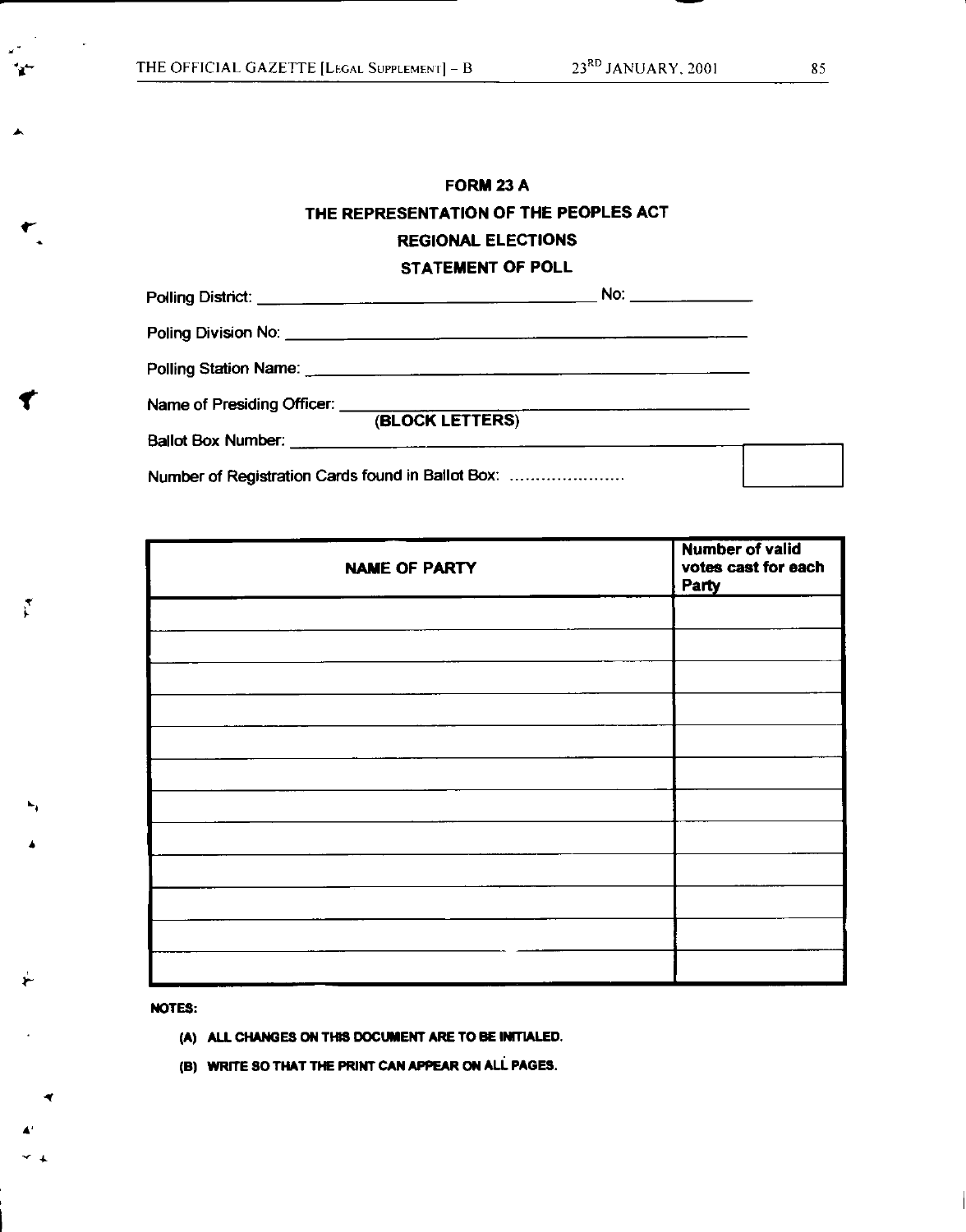**A** 

 $\ddot{\mathbf{r}}$ 

 $\overline{\textbf{A}}$ 

**r-** 

| 2. Total number of valid votes for all Parties Lists of Candidates: |  |
|---------------------------------------------------------------------|--|
|                                                                     |  |
|                                                                     |  |
|                                                                     |  |
| 6. Rejected ballot papers:                                          |  |
| b)                                                                  |  |
| Marked for more than one Party list of candidates<br>C)             |  |
| Marked so that the elector can be identified<br>d)                  |  |
|                                                                     |  |
| 7. Total number of votes cast at the polling station                |  |

(add 2 and 6)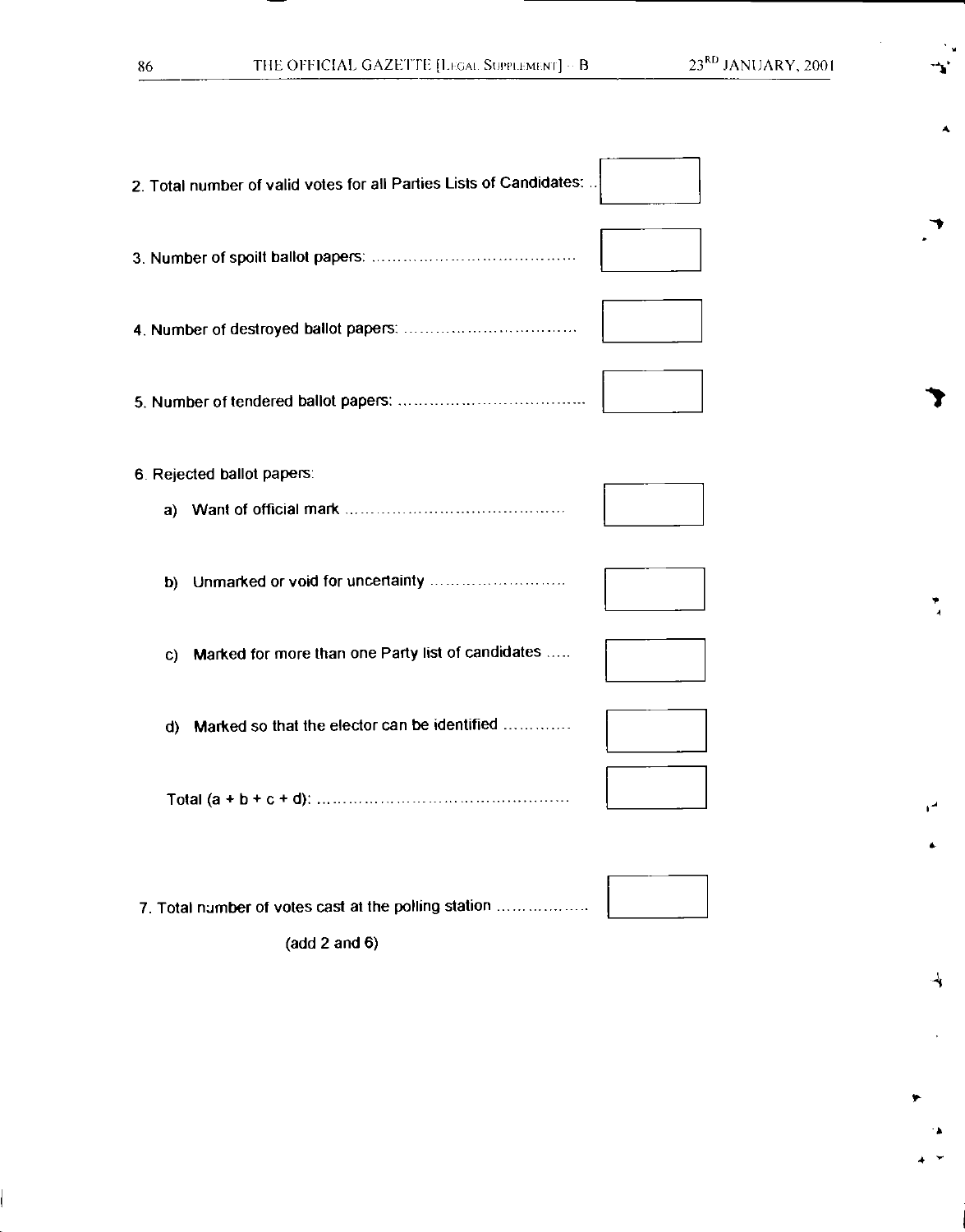I hereby certify that this statement is correct

Dated this day of , 2001.

### **NAME IN BLOCK LETTERS SIGNATURE OF OF PRESIDING OFFICER PRESIDING OFFICER**

**it** 

**r** 

r.

The count for Polling Station No. .................... has been witnessed and certified by

the following Polling Agent (s) (PA) and Counting Agent (s) (CA):

| <b>NAME IN</b><br><b>BLOCK LETTERS</b><br>(Surname first) | <b>SIGNATURE</b> | <b>INITIAL</b><br><b>LETTERS</b><br>OF PARTY | <b>PA/CA</b> |
|-----------------------------------------------------------|------------------|----------------------------------------------|--------------|
|                                                           |                  |                                              |              |
|                                                           |                  |                                              |              |
|                                                           |                  |                                              |              |
|                                                           |                  |                                              |              |
|                                                           |                  |                                              |              |
|                                                           |                  |                                              |              |
|                                                           |                  |                                              |              |
|                                                           |                  |                                              |              |
|                                                           |                  |                                              |              |
|                                                           |                  |                                              |              |
|                                                           |                  |                                              |              |
|                                                           |                  |                                              |              |

**(THE PRESIDING OFFICER SHALL AFFIX A COPY OF THIS STATEMENT OF POLL AFTER THE CONCLUSION OF THE COUNT, AT A CONSPICUOUS PLACE OUTSIDE THE POLLING STATION AND AT A SUITABLE HEIGHT, IN THE PRESENCE OF ALL WITNESSES, AS EVIDENCE OF THE RESULTS OF THE ELECTION FOR THAT POLLING STATION.)** 

**ALL SIGNATURES ON THIS PAGE MUST BE ORIGINAL SIGNATURES.**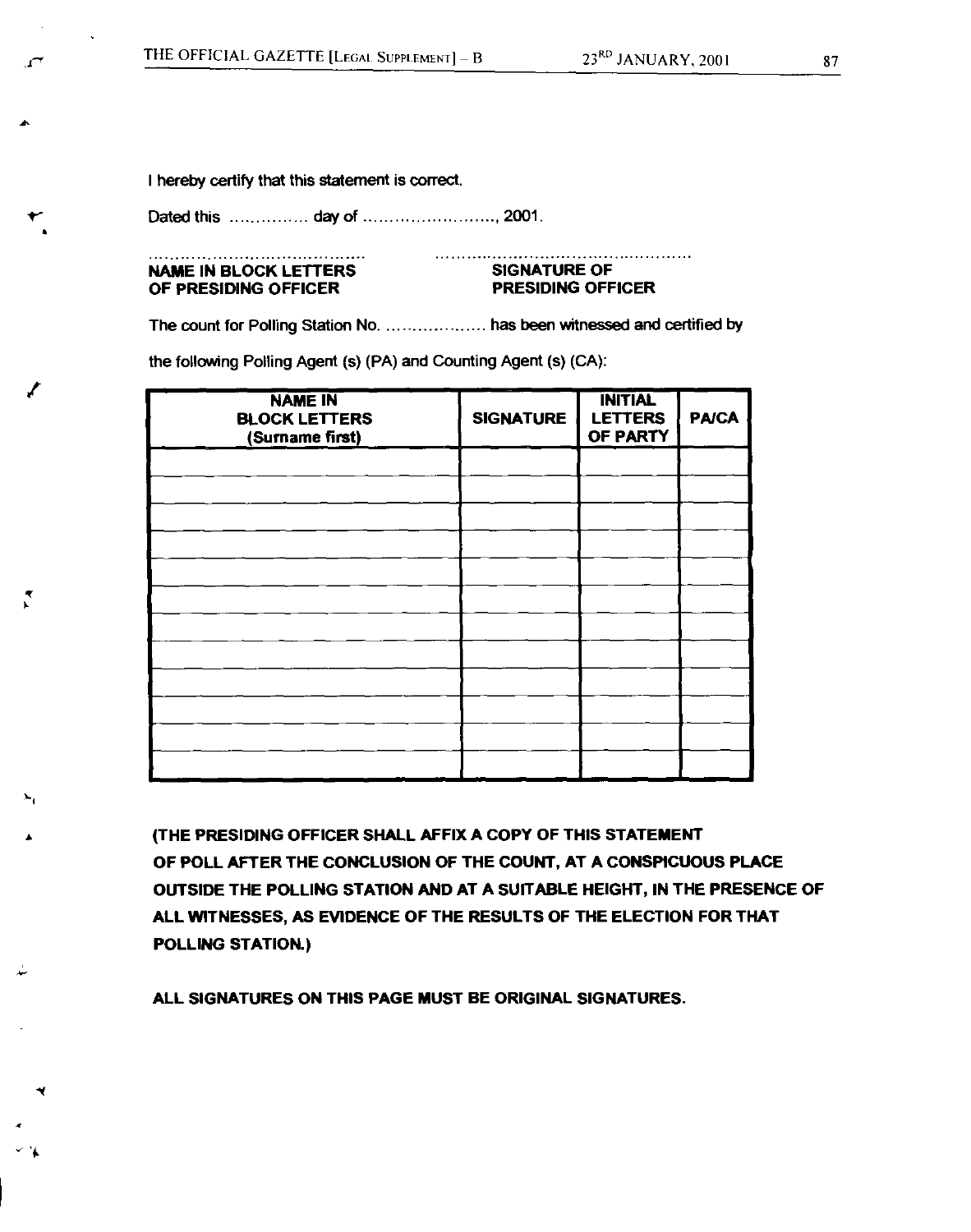Z.

 $\frac{1}{\sqrt{2}}$ 

# **FORM 24 THE REPRESENTATION OF THE PEOPLE ACT GENERAL ELECTION**  ELECTION RETURN

For the Polling District of No:

| <b>NAME OF PARTY</b> | <b>Number of valid</b><br>votes cast for each<br>Party |
|----------------------|--------------------------------------------------------|
|                      |                                                        |
|                      |                                                        |
|                      |                                                        |
|                      |                                                        |
|                      |                                                        |
|                      |                                                        |
|                      |                                                        |
|                      |                                                        |
|                      |                                                        |
|                      |                                                        |

| 2. Total number of valid votes for all Parties Lists of Candidates: |  |
|---------------------------------------------------------------------|--|
|                                                                     |  |
|                                                                     |  |
|                                                                     |  |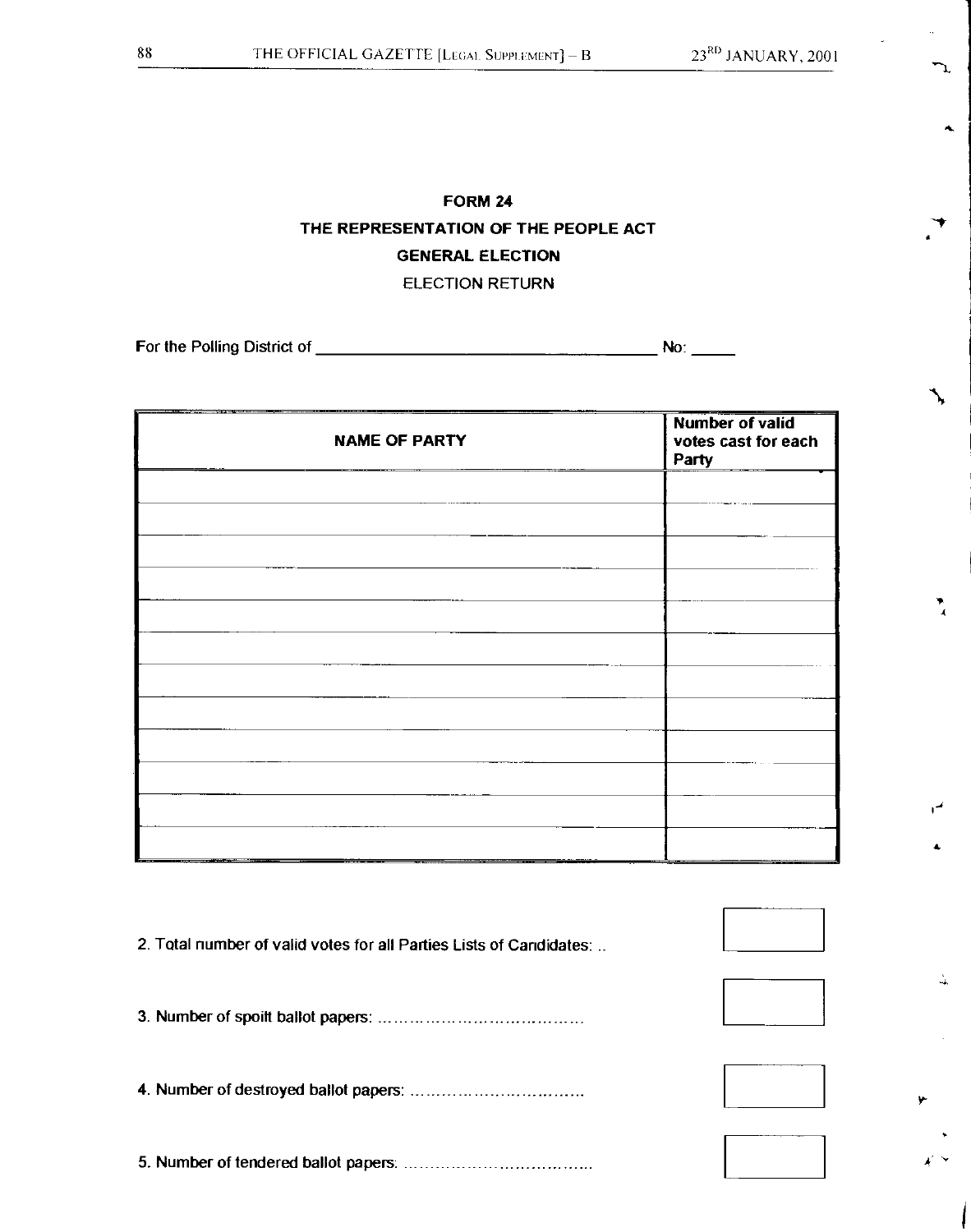|    | 6. Rejected ballot papers:                           |  |  |
|----|------------------------------------------------------|--|--|
| a) |                                                      |  |  |
| b) |                                                      |  |  |
| C) | Marked for more than one Party list of candidates    |  |  |
| d) | Marked so that the elector can be identified         |  |  |
|    |                                                      |  |  |
|    | 7. Total number of votes cast at the polling station |  |  |
|    | (add 2 and 6)                                        |  |  |

I hereby certify that this statement is correct.

IP

 $\overline{y}$ 

V

Dated this ... day of ......... ..... 2001.

Returning Officer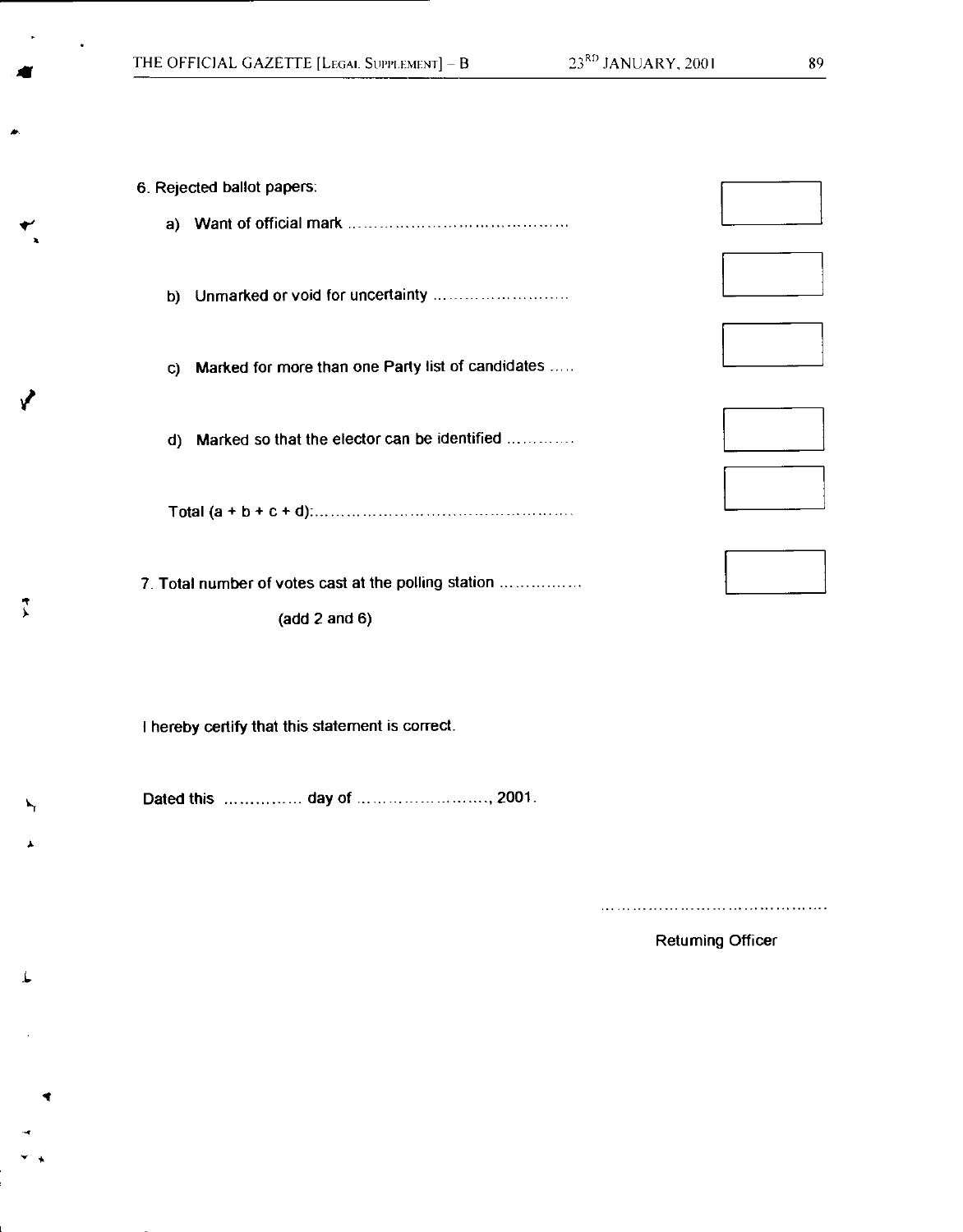$\mathbf{I}$ 

4

 $\overline{\mathbf{A}}$ 

 $\overline{\phantom{a}}$ 

# **FORM 24 THE REPRESENTATION OF THE PEOPLE ACT REGIONAL ELECTIONS**  ELECTION RETURN

For the Polling District of  $\frac{1}{1}$  No:  $\frac{1}{1}$  No:  $\frac{1}{1}$  No:  $\frac{1}{1}$ 

| <b>NAME OF PARTY</b> | <b>Number of valid</b><br>votes cast for each<br>Party |
|----------------------|--------------------------------------------------------|
|                      |                                                        |
|                      |                                                        |
|                      |                                                        |
|                      |                                                        |
|                      |                                                        |
|                      |                                                        |
|                      |                                                        |
|                      |                                                        |
|                      |                                                        |
|                      |                                                        |
|                      |                                                        |

| 2. Total number of valid votes for all Parties Lists of Candidates: |  |
|---------------------------------------------------------------------|--|
|                                                                     |  |
|                                                                     |  |
|                                                                     |  |